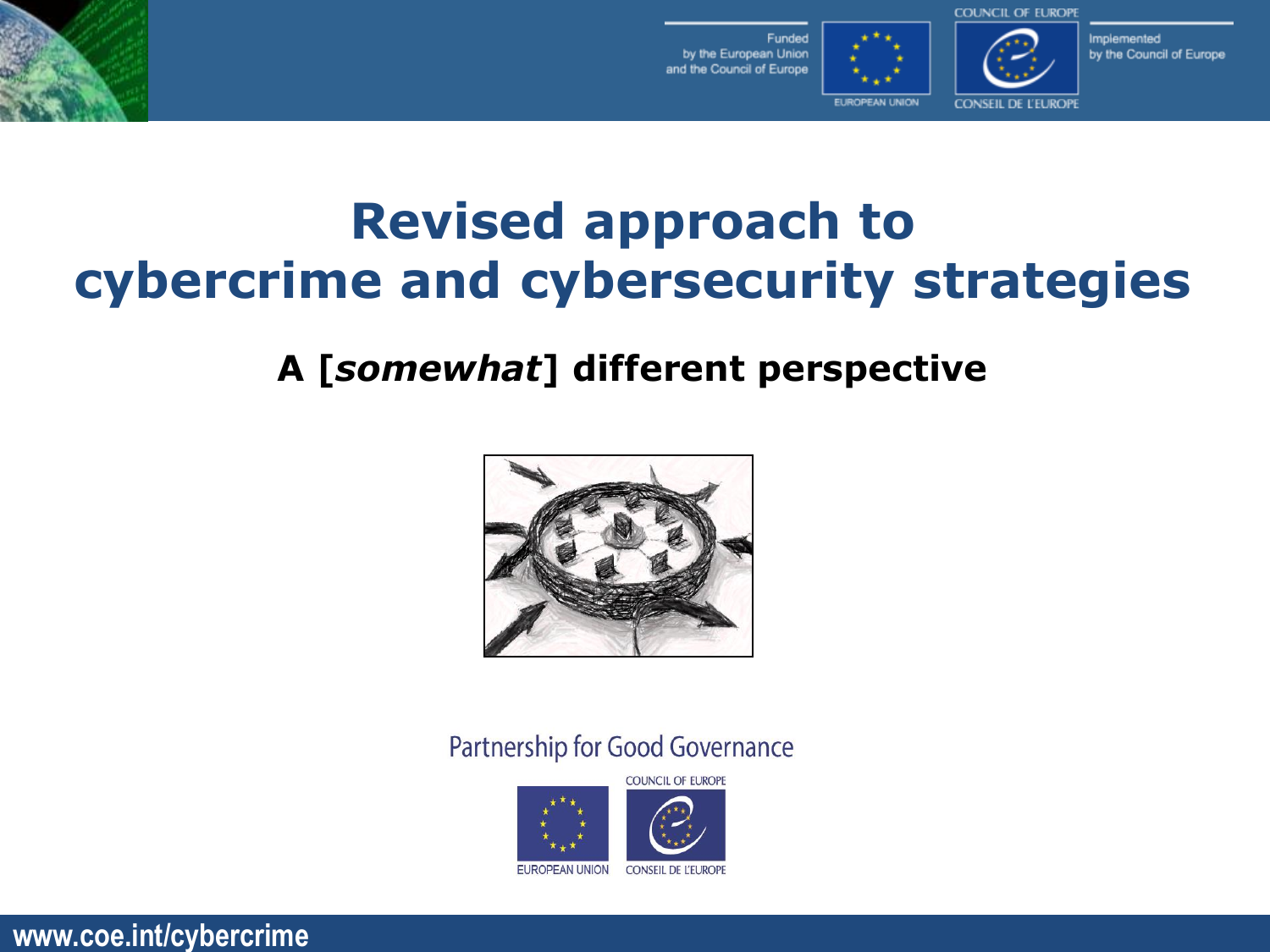

Cyber Strategies: Context

- **•** Differentiating cybercrime and cybersecurity
- **EXEC** Recent proliferation of strategies for all things cyber
- Calls for overall regulation and "strategic approach"
- The need to coordinate: do strategies help?
- Statement of intent: very little substance
- **EXED Attracting funding: probably a myth (with a grain of truth)**
- Whom are these directed to?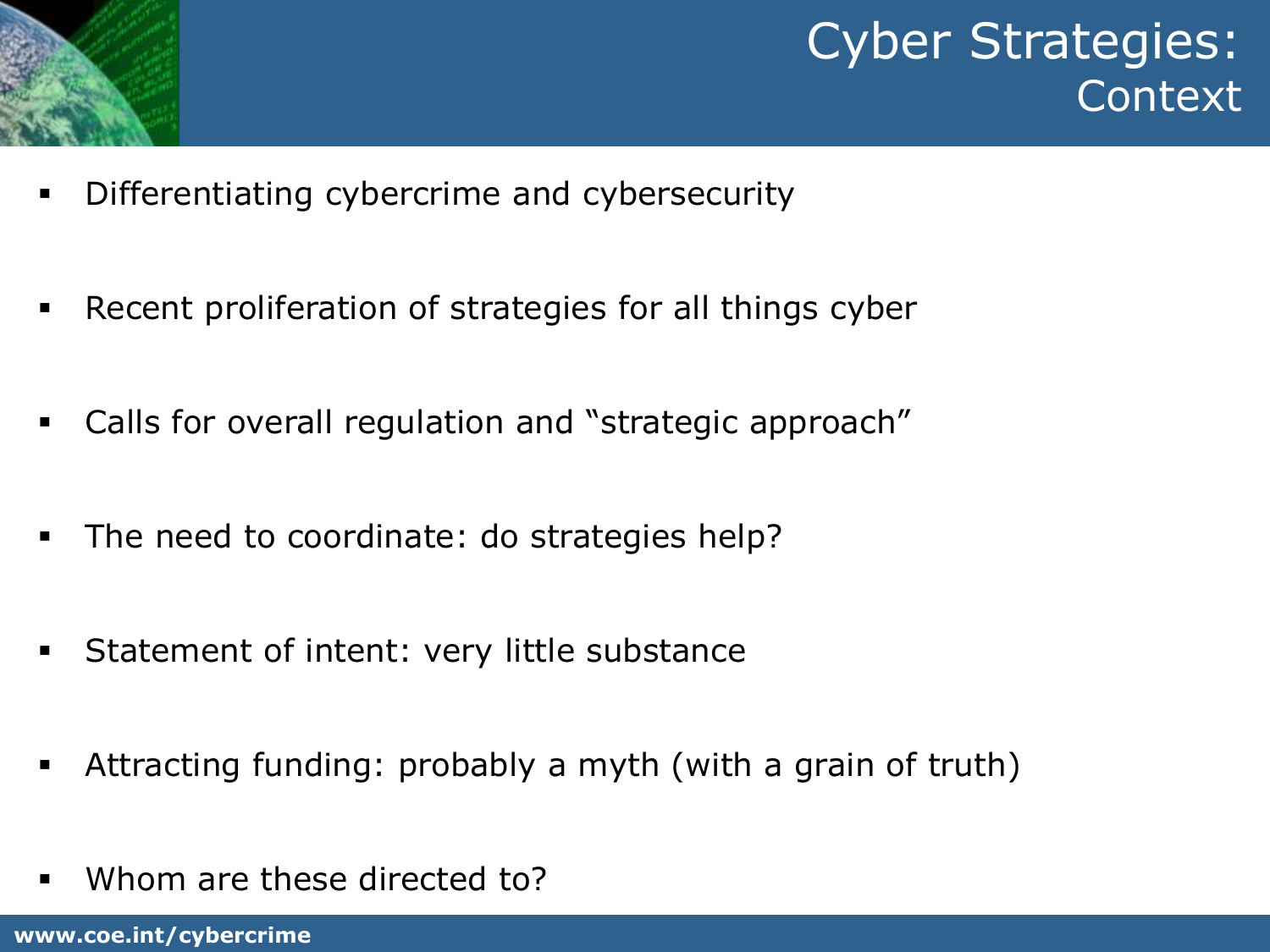

Cyber Strategies: **Process** 

- **EXECT** Strategy writing process: reality check
- Threat based: which threats? when? how? what's next?
- **EXEDERS** Involved vs. "stakeholders": another reality check
- **EXED Another myth: action plans will solve everything**
- Funding rules the day (or the agenda)
- **EXED** Long-term institutional reforms: political reality check
- **EXE** Reporting under and after strategies: rarely done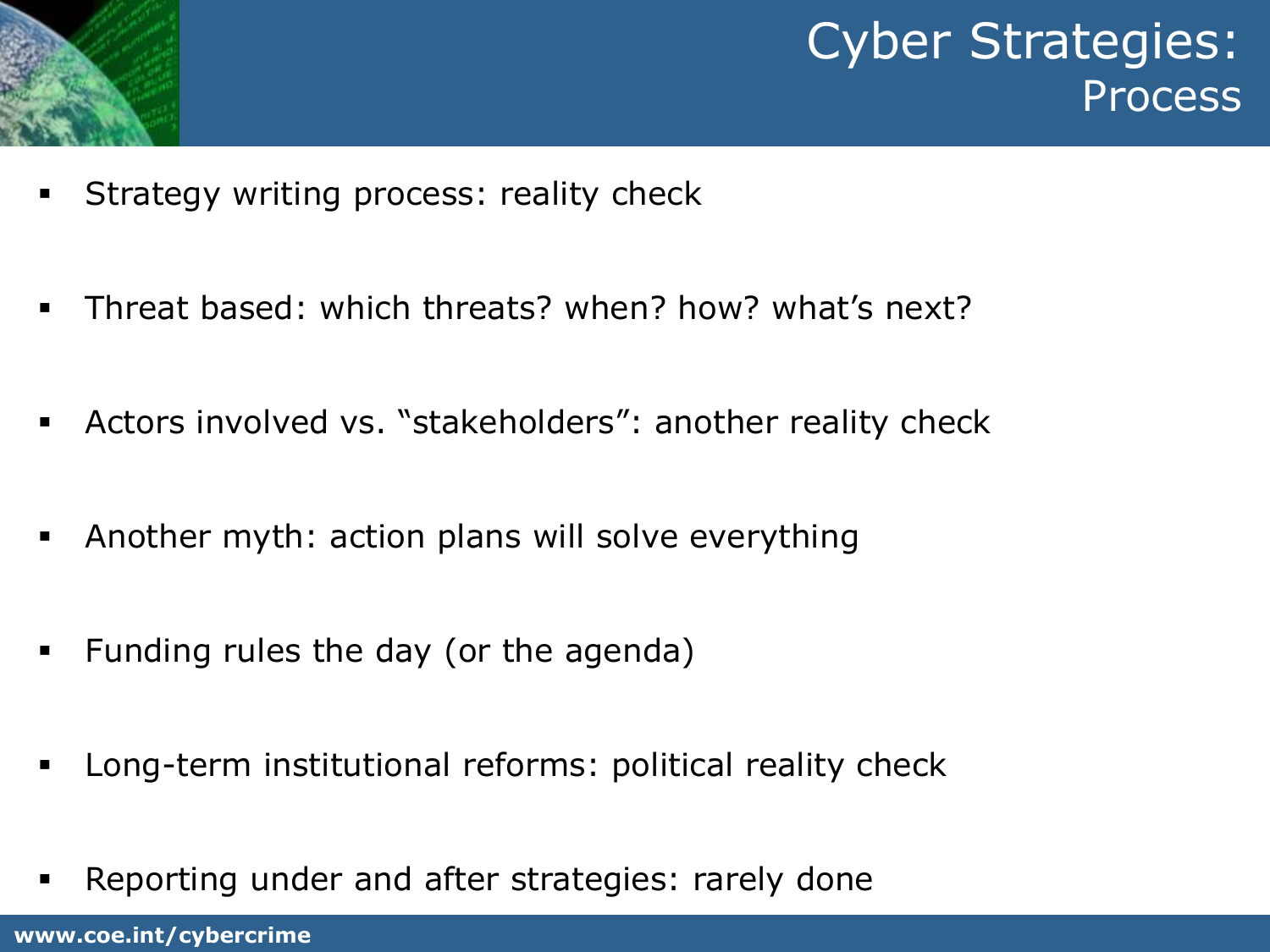

- Legislation: over-regulate (security) vs. under-deliver (crime)
- Research and analysis: similar "arms race" (threats)
- **EXTERM** Institutional capacity building: CERTs and cyber units
- **EXTE:** International cooperation: limited regulation
- Awareness and outreach: probably worth it
- Cybercrime strategies: a lesson in stating the obvious / mainstream
- Multi-stakeholder approach: will it work?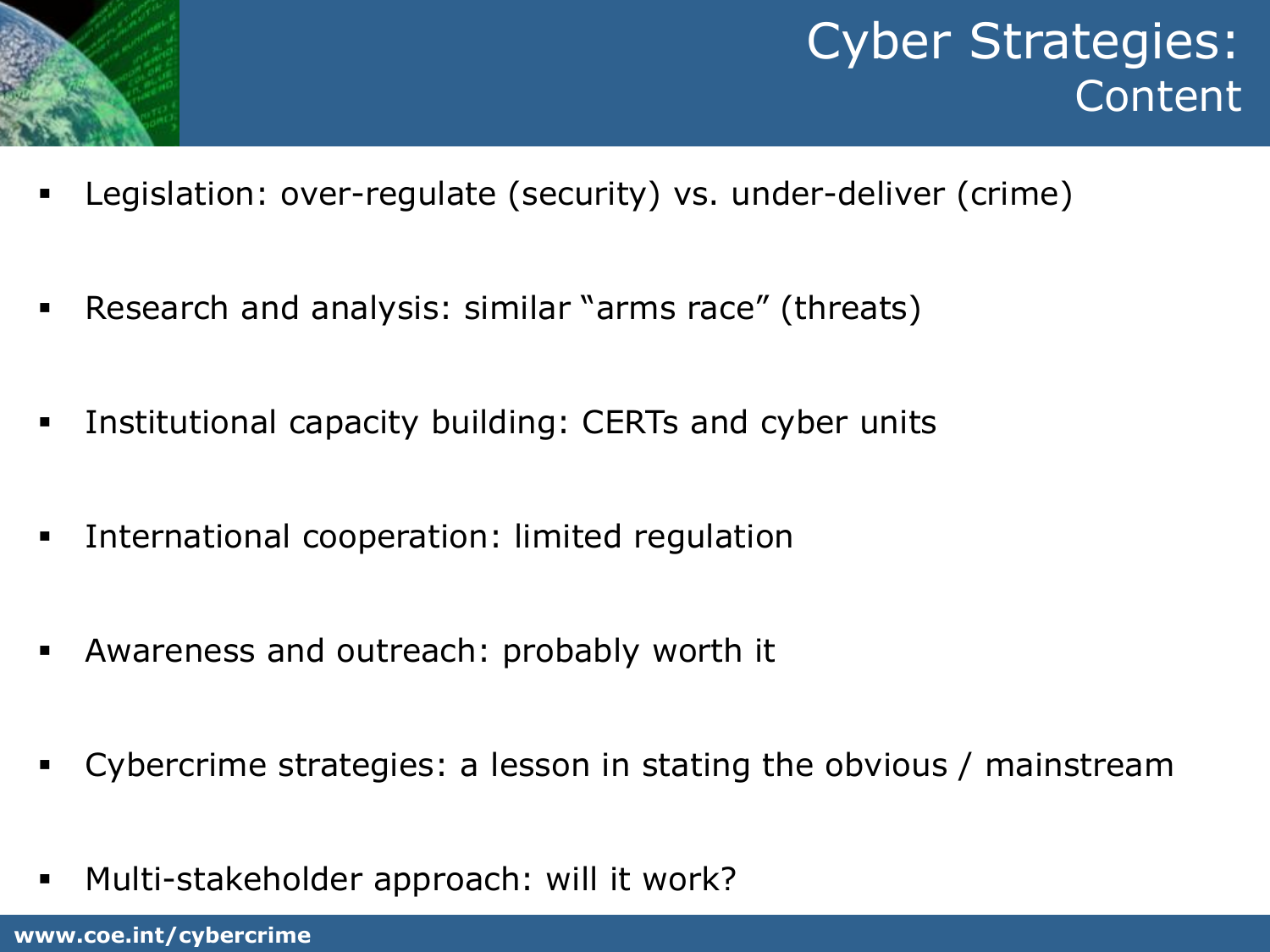

## Cyber Strategies: [Possible] ways forward

- Reliance on existing documents and standards
- Employing a truly multi-stakeholder approach to design
- **•** Designing technology neutral documents
- **EXT** Investing in institutions and guarantee long-term
- Focusing on what works, and discarding the rest
- Maybe discover that there is no need for one
- **Adapt**